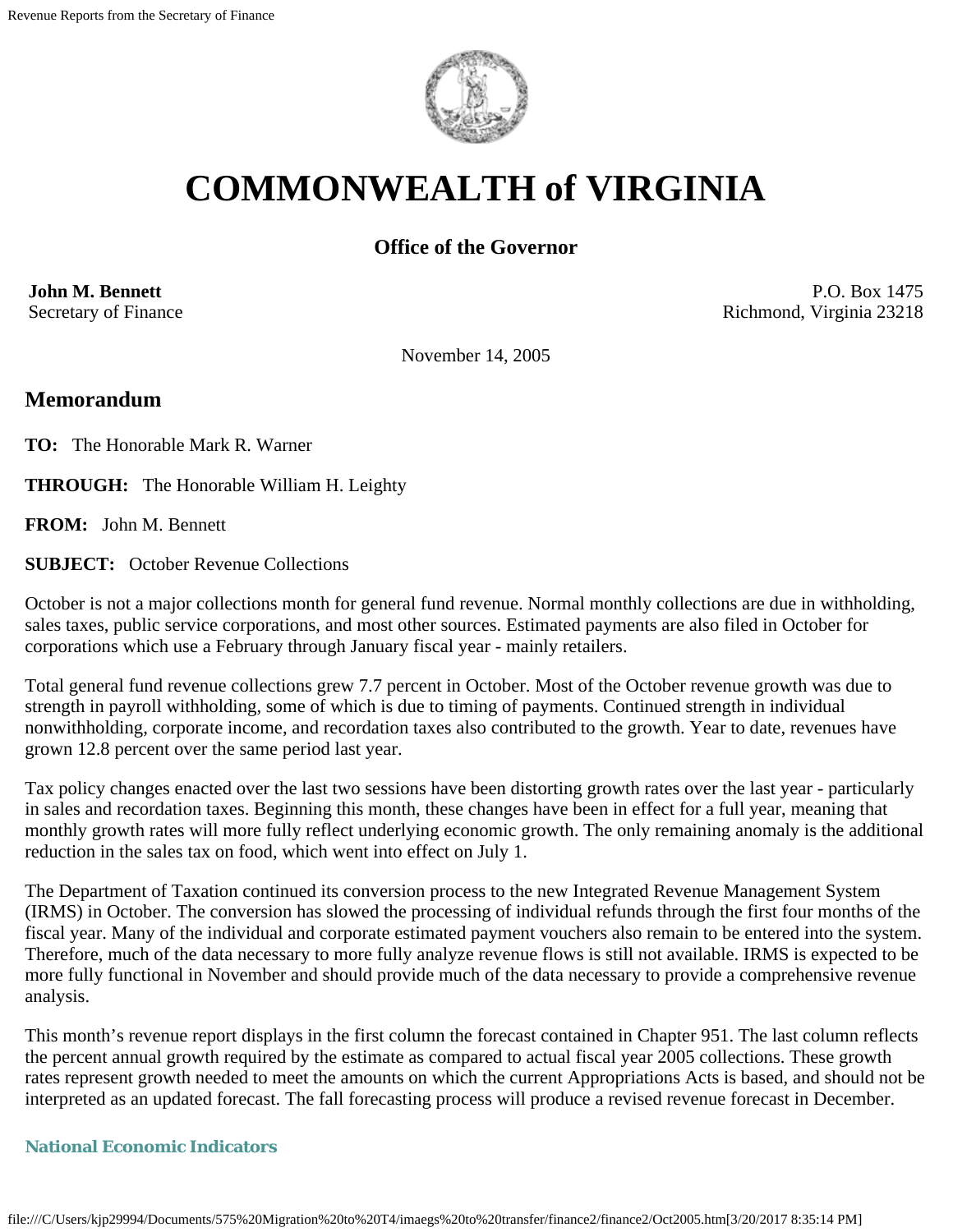Most recent indicators suggest the national economy was healthy leading up to the hurricanes. More recent data show that the storms temporarily disrupted but did not stall economic growth.

- Real GDP grew 3.8 percent in the third quarter, up from second-quarter growth of 3.3 percent. Hurricane Katrina's arrival late in the quarter had very little impact on third quarter GDP.
- Payroll employment increased by 56,000 jobs in October well below most experts' expectations. September's initial estimate of a 35,000-job loss was reduced to an 8,000 loss. Thus far, about 521,000 claims have been filed for unemployment insurance due to the hurricane, although this has been offset somewhat by jobs created by rescue and clean-up efforts.
- Initial claims for unemployment fell to 323,000 during the last week of October. The four-week moving average fell to 351,000.
- Personal income statistics were distorted by the hurricanes, but growth was still evident. Personal income rose 1.7 percent in September after falling a revised 0.9 percent in August. Wage and salary income grew 0.3 percent in September.
- Manufacturing activity remains healthy. The *Institute of Supply Management* index fell slightly in October but remains relatively high at 59.1 percent.
- The Conference Board's index of consumer confidence fell another 2.5 points in October, after dropping 18 points in September. Both the present conditions and expectations components declined.
- The Conference Board's index of leading indicators fell 0.7 percent in September the third consecutive decline. The decline was led by the sharp drop in consumer confidence and jump in initial claims which resulted from the hurricane.
- The consumer price index rose 1.2 percent in September, with a 12.0 percent increase in energy prices. Core inflation, however, rose 0.1 percent for the fifth consecutive month.
- The Federal Reserve raised the federal funds rate another quarter point to 4.00 percent at its meeting on November 1-the twelfth consecutive increase.

### **Virginia Economy**

In Virginia, payroll employment grew by 1.2 percent in September, compared with the same month last year. In Northern Virginia, payrolls grew by 3.3 percent, followed by Richmond-Petersburg with 2.6 percent growth, the western MSAs with 2.1 percent growth, and Hampton Roads with 1.1 percent growth.

The Virginia Leading Index fell by 1.4 percent in September after rising 1.2 percent in August. Auto registrations, building permits and the U.S. leading Index all contributed to the decline. The only positive component of the index was a drop in initial unemployment claims.

#### **October Revenue Collections**

October is not a major collections month for general fund revenue. Normal monthly collections are due in withholding, sales taxes, public service corporations, and most other sources. Estimated payments are also filed in October for corporations which use a February through January fiscal year - mainly retailers.

Total general fund revenue collections grew 7.7 percent in October. Most of the October revenue growth was due to strength in payroll withholding, some of which was due to timing. Continued strength in individual nonwithholding, corporate income taxes, and recordation taxes also contributed to the growth. Year to date, revenues have grown 12.8 percent over the same period last year.

**Individual Income Tax Withholding (57% of general fund revenues):** Collections of payroll withholding taxes grew 9.2 percent in October. Growth was boosted by comparison to a very weak October of 2004. Last year, some payments normally received on the last day of October fell into November, producing an apparent 3.4 percent decline for the month. This October's collections therefore appear stronger than they were. Year-to-date, withholding growth has been 7.8 percent.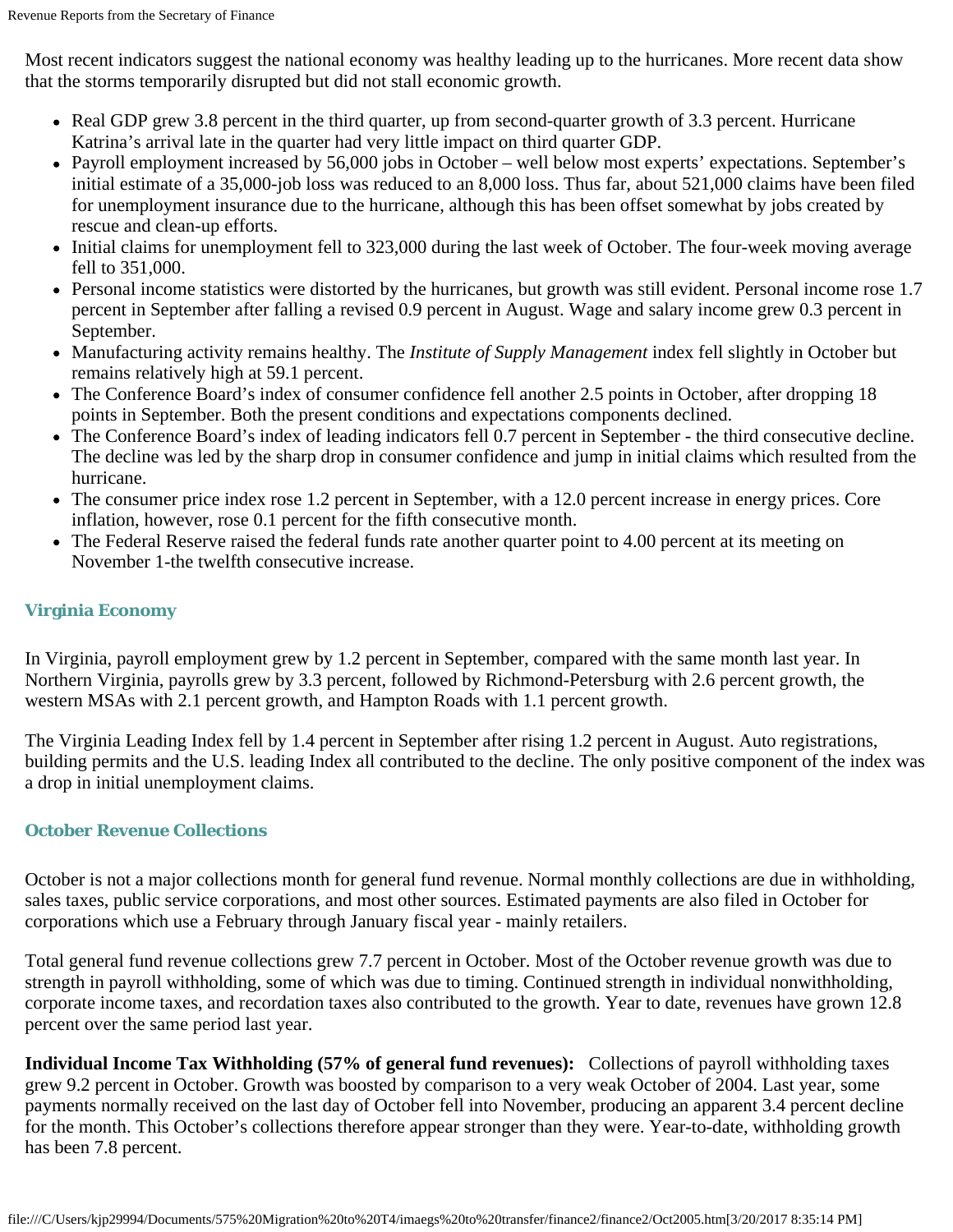**Individual Income Tax Nonwithholding (14% of general fund revenues):** October is typically not a significant month for nonwithholding collections. This October, a small number of individuals who filed returns, based on the July-June tax year, made large payments. Collections of nonwithholding were therefore up 34.2 percent for the month. Yearto-date collections of nonwithholding are up 23.7 percent.

**Individual Income Tax Refunds:** In October, TAX continued implementing its new accounting system. Processing of refunds improved, but remains below full production levels. In October, TAX issued \$31.6 million in refunds, compared with \$35.4 million last year. Fiscal year-to-date, \$82.0 million in refunds have been issued, compared to \$123.2 million in the same period last year.

**Sales Tax (22% of general fund revenues):** This monthly report for sales and use taxes represented September sales. Collections for sales and use taxes showed no growth for the month. Rising energy prices likely contributed to the zero growth performance. Year-to-date growth through October stands at 7.1 percent.

Monthly comparisons of sales and use taxes now are based on the same tax rate, but for the remainder of this fiscal year will continue to be influenced by the reduced sales tax on food.

**Corporate Income Tax (4% of general fund revenues):** October corporate income tax collections include estimated payments from corporations with a February through January fiscal year, which includes many retailers.

Monthly collections grew 29.9 percent in October. Year-to-date collections have grown 63.9 percent over the same period last year.

#### **Other Revenue Sources**

The following list provides data on October collections for other revenue sources:

|                                                | <b>Year-to-Date</b> | <b>Required to</b><br><b>Meet Estimate</b> |
|------------------------------------------------|---------------------|--------------------------------------------|
| Insurance Premiums Taxes (3% GF revenues)      | $-2.9\%$            | 10.7%                                      |
| ABC Taxes (1.1% GF revenues)                   | 6.1%                | $-0.5\%$                                   |
| Public Service Corporations (0.7% GF revenues) | 6.8%                | $0.3\%$                                    |
| Interest Income $(0.7\%$ GF revenues)*         | 20.7%               | $-0.2\%$                                   |

*\*Interest income for the July-September quarter attributable to nongeneral funds was transferred in October.*

**All Other Revenue:** All Other Revenue fell by 1.9 percent in October. Substantial growth in the largest component of All Other Revenue - wills, suits, deeds, and contract fees - helped to offset an \$11.7 million decline in estate tax collections. Wills, suits, deeds, and contract fees (mostly recordation tax receipts) grew by 16.7 percent in October. For the fiscal year, collections of All Other Revenue are 12.7 percent above fiscal year 2006 - ahead of the annual estimate of a 15.6 percent decline.

**Lottery Revenues:** Lottery net profits fell 3.4 percent for the month. An increase of 5.5 percent in gross sales was offset by higher overall expenses. Through the first four months of the year, net profits are 3.3 percent ahead of the same period last year. During the fall forecasting process, the Lottery forecast will be updated to include the estimated impact of a North Carolina lottery.

#### **Summary**

Total general fund revenue collections grew 7.7 percent in October. Most of the October revenue growth was due to strength in payroll withholding, some of which is due to timing of payments. Continued strength in individual nonwithholding, corporate income, and recordation taxes also contributed to the growth. Year to date, revenues have grown 12.8 percent over the same period last year.